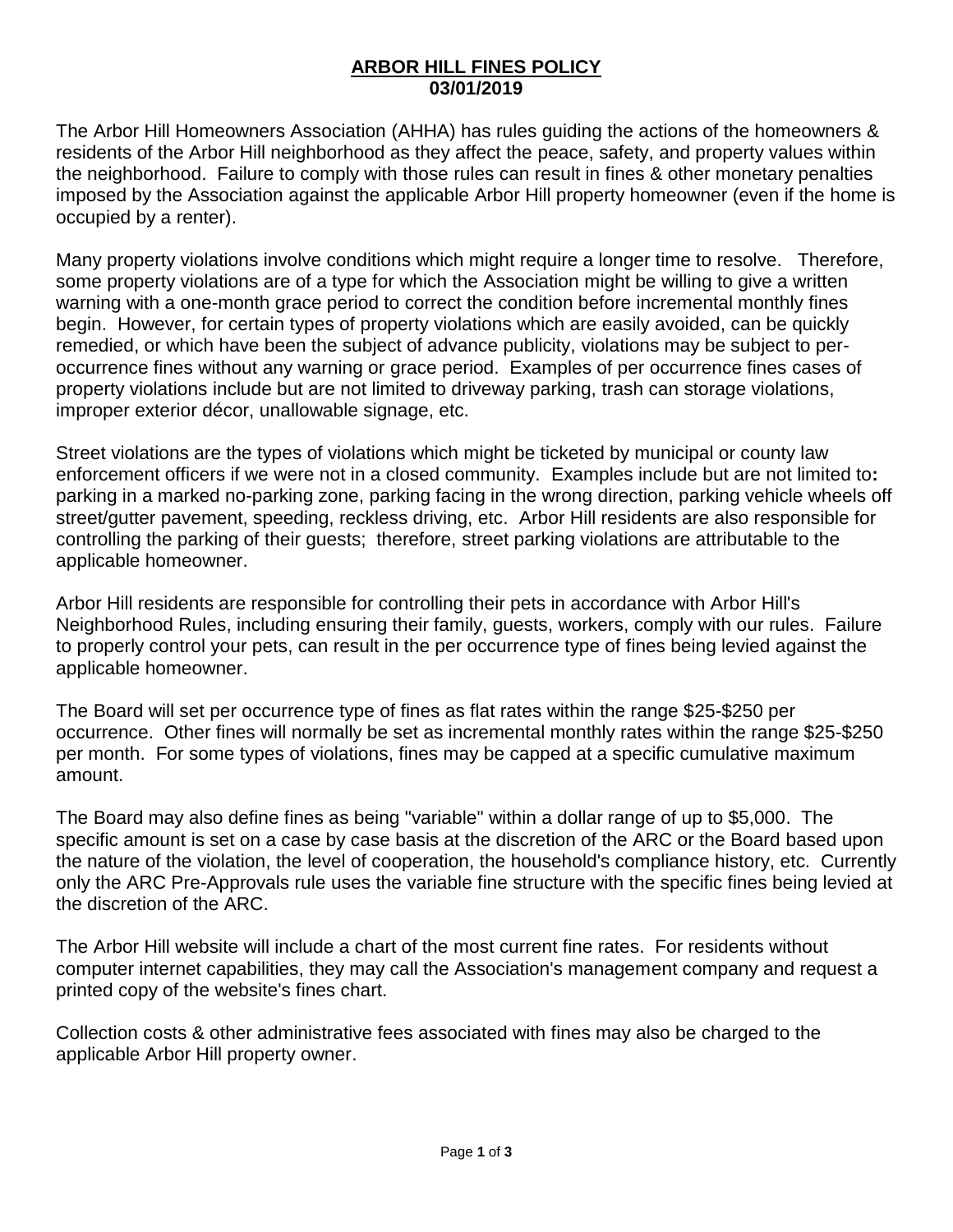| <b>ARBOR HILL SCHEDULE</b> |  |
|----------------------------|--|
| <b>OF FINES</b>            |  |

"**STD**" -- The current "standard" fine structure provides for an initial warning notice with one-month grace period; then if unresolved, \$50.00 fine for first month after initial warning; then if unresolved, \$100.00 for second month after initial warning; then as long as the issue remains unresolved, \$150.00 for third or later months after initial warning.

"**OCC**" -- The current "per occurrence" fine structure provides for a fine of \$50 per occurrence, up to a cumulative maximum of \$200 per month.

**"AUTO"** -- After the initial observation of an unallowable condition, most of the OCC fines will be automatically levied weekly until the owner or resident corrects the unallowable condition and then officially notifies the Association's management company of completing that correction. Those "automatic" OCC fine categories, are identified on the chart below with a label of "AUTO".

**"VARIABLE"** – "Variable" fine rates are set at the discretion of the Board or the ARC.

| <b>Arbors &amp; Pergolas</b>                           | <b>STD</b>       |                        |
|--------------------------------------------------------|------------------|------------------------|
| <b>ARC Management</b>                                  | N/A              |                        |
| <b>ARC Pre-Approvals</b>                               | $\overline{occ}$ | Variable up to \$5,000 |
| <b>ARC Responses</b>                                   | N/A              |                        |
| <b>Awnings</b>                                         | <b>STD</b>       |                        |
| <b>Birdfeeders &amp; Birdhouses</b>                    | $\overline{occ}$ | <b>AUTO</b>            |
| <b>Business Use</b>                                    | <b>STD</b>       |                        |
| <b>Chimney Caps</b>                                    | <b>STD</b>       |                        |
| <b>Clotheslines</b>                                    | $\overline{occ}$ |                        |
| <b>Doors</b>                                           | <b>STD</b>       |                        |
| <b>Edging</b>                                          | <b>STD</b>       |                        |
| <b>Entry Accessories</b>                               | $\overline{occ}$ | <b>AUTO</b>            |
| <b>Exterior Finishes</b>                               | <b>STD</b>       |                        |
| <b>Exterior Lighting</b>                               | $\overline{occ}$ | <b>AUTO</b>            |
| <b>Fences</b>                                          | <b>STD</b>       |                        |
| <b>Front Porch Furniture</b>                           | $\overline{occ}$ | <b>AUTO</b>            |
| <b>Garage Vents</b>                                    | <b>STD</b>       |                        |
| <b>Garbage Cans</b>                                    | $\overline{occ}$ | cannot be automatic    |
| Gardening                                              | <b>STD</b>       |                        |
| <b>Grills &amp; Other Outdoor Cooking</b><br>Equipment | $\overline{occ}$ | <b>AUTO</b>            |
| <b>Holiday Decorations</b>                             | $\overline{occ}$ | <b>AUTO</b>            |
| <b>Hoses</b>                                           | $\overline{occ}$ | <b>AUTO</b>            |
| <b>House Number Plaques</b>                            | $\overline{occ}$ | <b>AUTO</b>            |
| <b>Inspections</b>                                     | N/A              | -----------            |